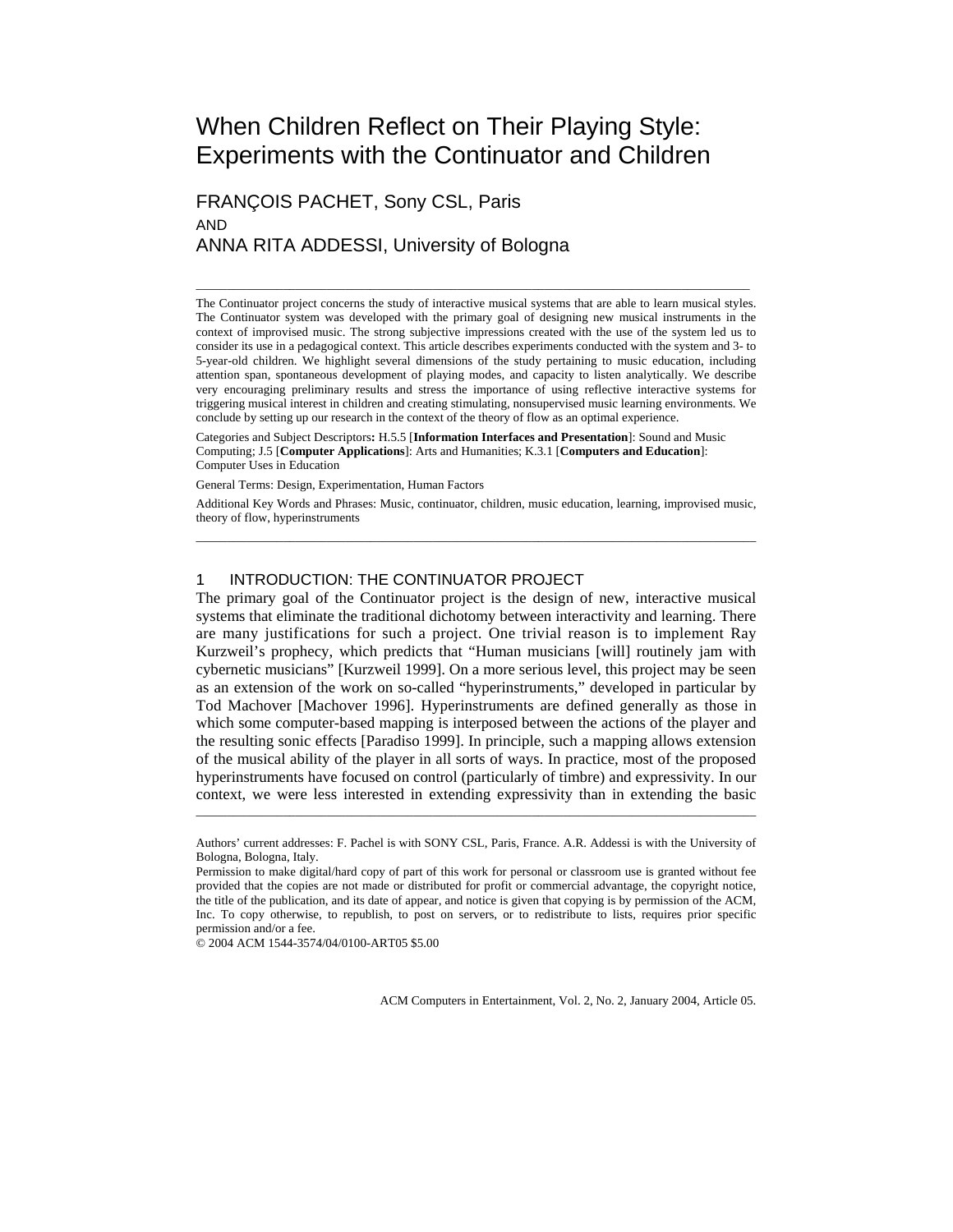musical vocabulary of the user. Concretely, our experiments involve the use of a keyboard (considered by hyperinstrumentalists as a rather rudimentary controller). Thefocus of our system is the intelligent generation of musical phrases and structures with conventional expressive characteristics (basically the ones provided by MIDI). In other words, we address the *what* of music generation, rather than the *how*.

The Continuator project started in 2000 at the Sony Computer Science Laboratory in Paris. The initial version was a real-time MIDI-based system that was able to generate linear jazz improvisation from various MIDI inputs such as a MIDI guitar. Several versions were subsequently designed, and the Continuator system benefited from the enthusiastic input of the many musicians, researchers, and people with expertise in all areas who regularly visit Sony CSL. Indeed, initially, the main focus of the Continuator project was to design a system for adults, either beginners or professionals, and feedback from adults was systematically sought and analyzed.

The project had, however, unexpected ramifications in the domain of musical education for the early ages (3- to 5-year-olds). Many projects have been undertaken to enable young children to play music, with the goal of developing musical abilities early by designing musical instruments that are easier to play than conventional ones [MusicLab 2001; Weinberg 1999], or by developing tools that allow children to become instrument designers themselves [Resnick et al. 1996]. Many of the features we thought were exciting for professional musicians, such as the organic capacity of the system to learn musical styles agnostically and its ability to respond in real time proved just as exciting for nonmusicians and young children. In all cases, the main lesson learned from these experiments, and the main claim of this article, is that it is worthwhile to design and use a particular class of interactive systems (we call them reflective, as discussed below) for music education. These are systems in which the user, whatever his skills, competence level, and musical goals, is confronted with a developing mirror of himself. This unusual situation creates strong subjective feelings that we believe can be exploited to enhance musical experience and teach musical skills in general.

This article is organized as follows. First we describe in brief the mechanism behind the Continuator, which is based on an extended Markov model of musical phrases, and report on some experiments with professional jazz musicians. We then describe experiments conducted with children and draw some conclusions regarding the approach by recasting the whole project in the context of Csikszentmihalyi's psychological theory of flow.

# 2 TECHNICAL CONFIGURATION

The current architecture of the Continuator is very simple, consisting of one MIDI input (typically from a synthesizer) and one MIDI output (typically returning to the same synthesizer). Although there is a graphical interface to tune the many system parameters, its operation in the standard mode involves no interface other than the MIDI instrument itself. The user plays musical sequences of any kind. When the phrase is terminated (we will come back to this), the Continuator, in turn, generates a musical phrase in response. This musical phrase is characterized by its stylistic similarity to the phrases that have been played by the user so far. Technically, it is a continuation of the last input phrase, hence the system's name.

ACM Computers in Entertainment, Vol. 2, No. 1, January 2003.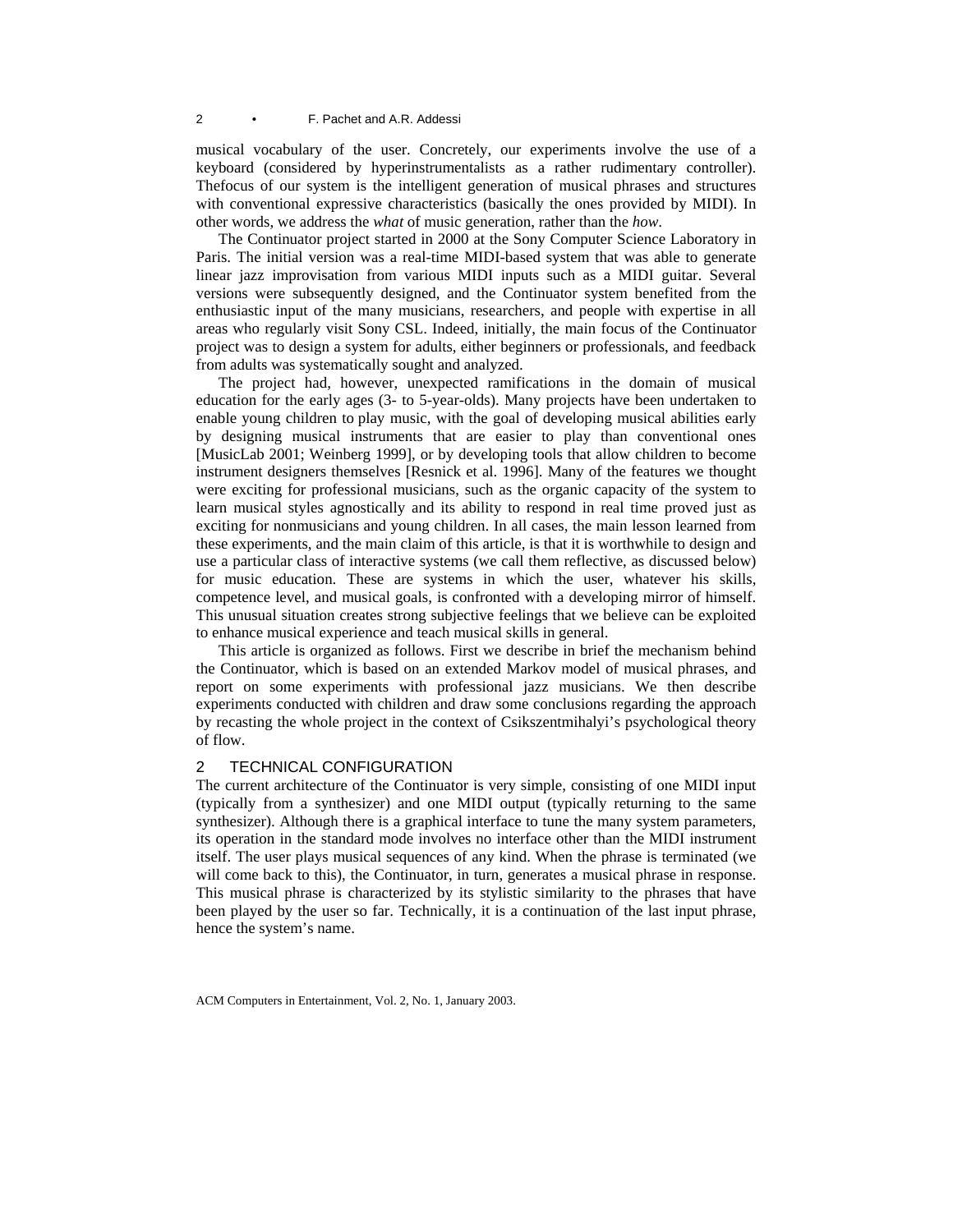Although it is difficult to define the notion of *musical style* very precisely, we have adopted a technical notion of style, consisting of the statistical distribution of notes, chords, and musical elements in general as well as their ordering. The Continuator is based on a Markov model of musical phrases (see the next section), and the model of the style created by the system retains melodic patterns, harmonic progressions, dynamics, and, to a lesser extent, rhythmic patterns of the corpus used for learning. An important consequence of this approach is that the phrases generated by the Continuator are similar to but different from the phrases played by the user. This notion of similarity is of course crucial in music, both from an analytical viewpoint (most music analysis methods are based on some similarity principle (see, e.g., Deliège [2003]) and from a perceptive viewpoint (musical structures are perceived and organized according to similarity judgments of various sorts). The Continuator may therefore be seen as an engine for producing variations of arbitrary musical material.

#### 2.1 Some Musical Examples

To illustrate the workings of the Continuator, several simple musical examples are given below. These examples are notated exactly as they are played, i.e., without rhythmic quantization. They show that the Continuator adapts quickly to arbitrary styles, and is able to generate musical material that "sounds like" the user input on a relatively small scale. Issues related to capturing higher-level structure are not discussed here, as they are not relevant for our purposes (see Pachet [2002a] for more details). More sophisticated examples of music created by the Continuator can be found on the web site of the first author.

The most important aspect of the Continuator is that the musical material that is generated always conforms stylistically to the input. Also (this is more difficult to illustrate graphically), the Continuator keeps on learning from whatever input it gets. As a consequence, the behavior of the system improves over time. If the user produces phrases that are stylistically consistent but unique, the Continuator will learn more faithfully, and will produce musical phrases that are increasingly accurate with respect to the musical style of the user.



Fig. 1. A simple melody (top staff) is continued by the Continuator in the same style.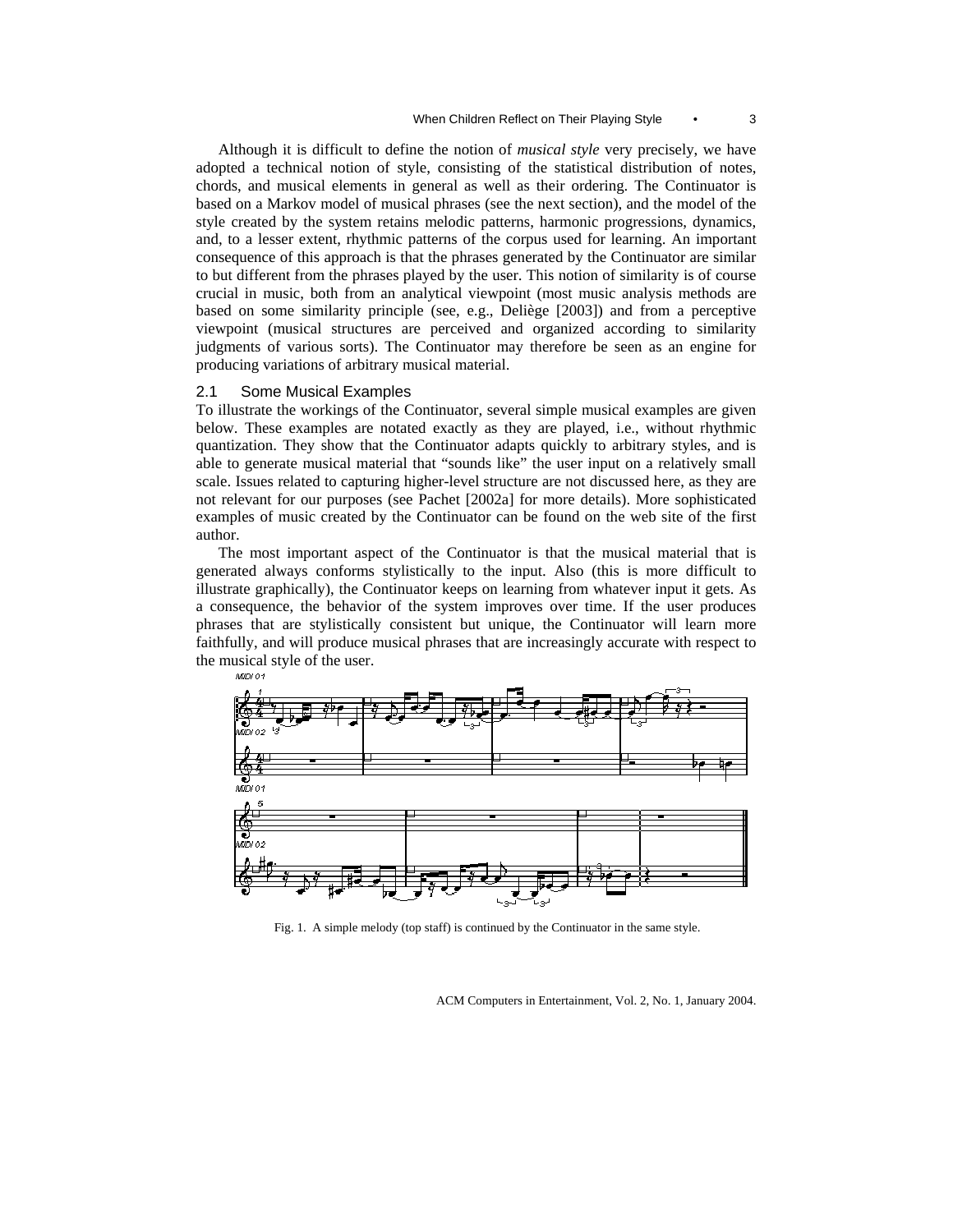

Fig. 2. A simple chord sequence (top staff) is continued by the Continuator in the same style.



Fig. 3. A jazzy line (top) is continued by the Continuator (bottom).

### 2.2 Implementation and Design

There has been considerable research in artificial intelligence and information theory on the technical issue of learning a musical style automatically in an agnostic manner. In his seminal paper, Shannon [1948] introduced the concept of information based on the probability of an event's occurrence in communications (messages). Soon after, this notion was used to model musical styles, for instance by Brooks et al. [1957]. These early experiments showed that it is possible to create pieces of music that sound like given styles by simply computing and exploiting probabilities of note transitions. More precisely, given a corpus of musical material (typically musical scores or MIDI files), the basic idea is to analyze this corpus to compute transition probabilities between successive notes. New music can then be produced by generating notes using these inferred probability distributions. One of the most spectacular applications of Markov chains for the generation of music is probably by Cope [1996], although his musical results in their entirety were not produced automatically. A good survey of state-of-the-art Markovbased techniques for music can be found in Triviño-Rodriguez et al. [2001], in particular variable-length Markov models, which capture stylistic information more finely.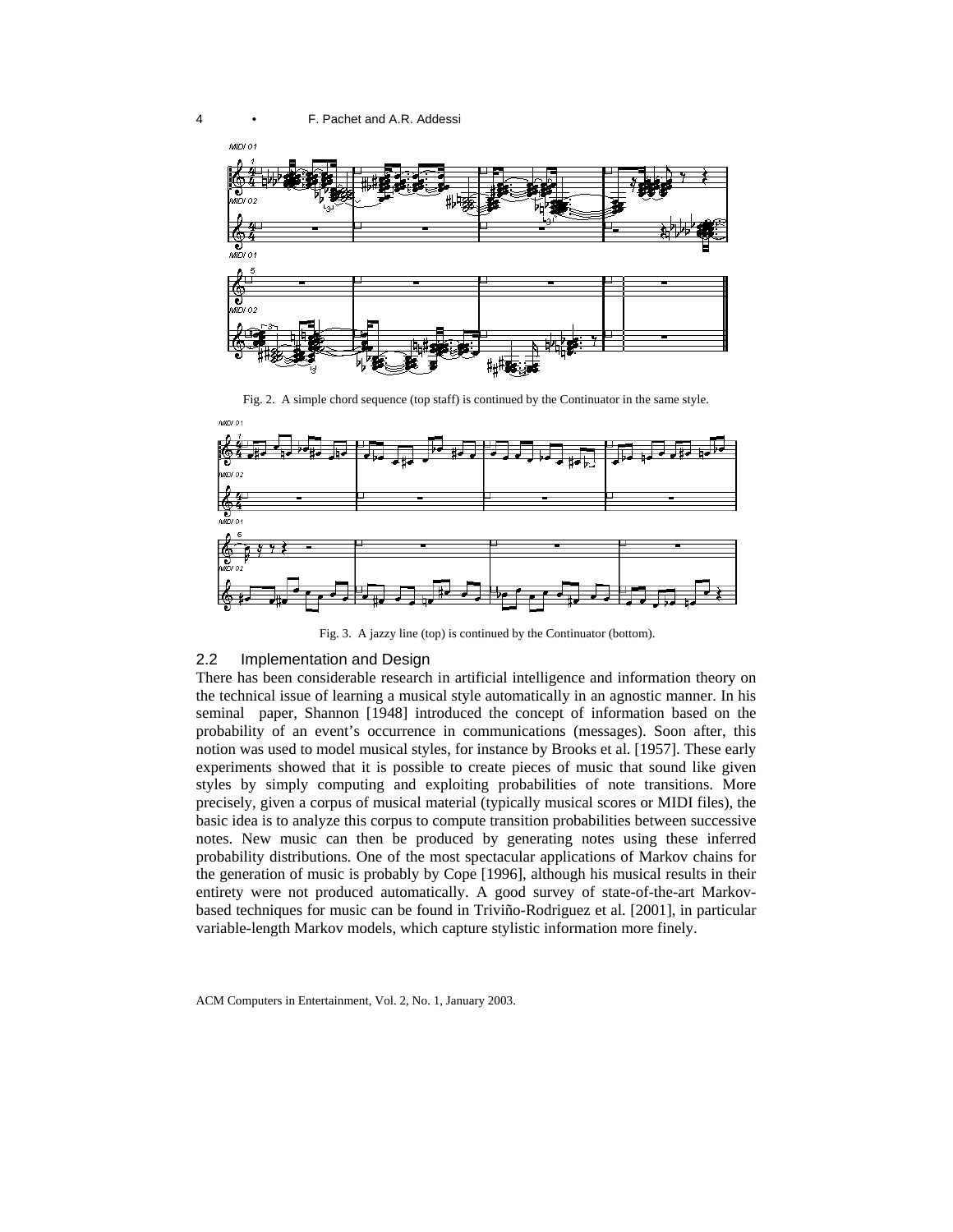The Continuator system is yet another species in the world of musical Markov systems, although with novel features. In our context, we wanted to learn and imitate musical styles in a faithful and efficient manner and make the resulting mechanism usable as an actual musical instrument. This raised a number of technical issues, whose solutions were progressively integrated in the Continuator.

The architecture of the Continuator consists of two modules: an analysis module and a generator module. The analysis module takes MIDI sequences as input, played in real time. The system contains three main parts:

- 1. *A phrase-end detector* that is able to detect that a musical phrase had "ended. Detection is based on an adaptive temporal threshold mechanism. The threshold is inferred from the analysis of inter-onset intervals in the input sequence. As a result, if the input sequence is slow (or, rather, contains few notes per second) then the threshold is increased, otherwise it is decreased. This simple mechanism ensures that the continuation will be temporally seamless.
- 2. *A pattern analyzer*. Once detected as complete, the input sequences are sent toa pattern analyzer, which builds up a Markov model of the sequence. The complete algorithm is described in Pachet [2002b], and consists of a left-to-right parsing of the sequence to build a tree of all possible continuations for all possible prefixes of the sequence. To speed up learning, the system also learns all transpositions of the sequence.
- 3. *A global property analyzer*. Various global properties of the input sequence are also analyzed, such as the density (number of notes per second), the tempo, and the meter (location of strong/weak beats), the overall dynamics (loud or soft), and so on. These properties are used to produce a continuation that is musically seamless with the input.

The generator is responsible for producing the continuation of the input sequence. The actual production of the musical material exploits the Markov graph created by the analysis module [Pachet 2002b]. In essence, it consists of producing the continuation on a note-by-note basis. Each note is generated using the Markov probabilities inferred during the analysis stage. Technically, it uses a variable-order Markov generation that optimizes the relevance of each single note continuation by looking for the longest possible subsequence in the graph. Special care has been taken to perform meaningful segmentations of the input phrases for the learning phase. Indeed, real-world input phrases are never composed of perfectly successive notes or chords. In order to "cut" input phrases into chunks, which are then fed to the learning system, a segmentation process is able to detect note or chord transitions and possibly cut across unfinished notes. The module also stores the possible "residual" discrepancy, and restores it at generation phase so that the material retains the rhythmical "naturalness" of the original style.

This continuation sequence is, however, crude, in the sense that it does not necessarily have the global musical properties of the input sequence. Therefore, a mapping mechanism is applied to transform the brute continuation into a musical phrase that will be played just in time to produce seamlessness. Currently, the properties that are analyzed and mapped are tempo, metrical position, and dynamics (more details can be found in Pachet [2002a]).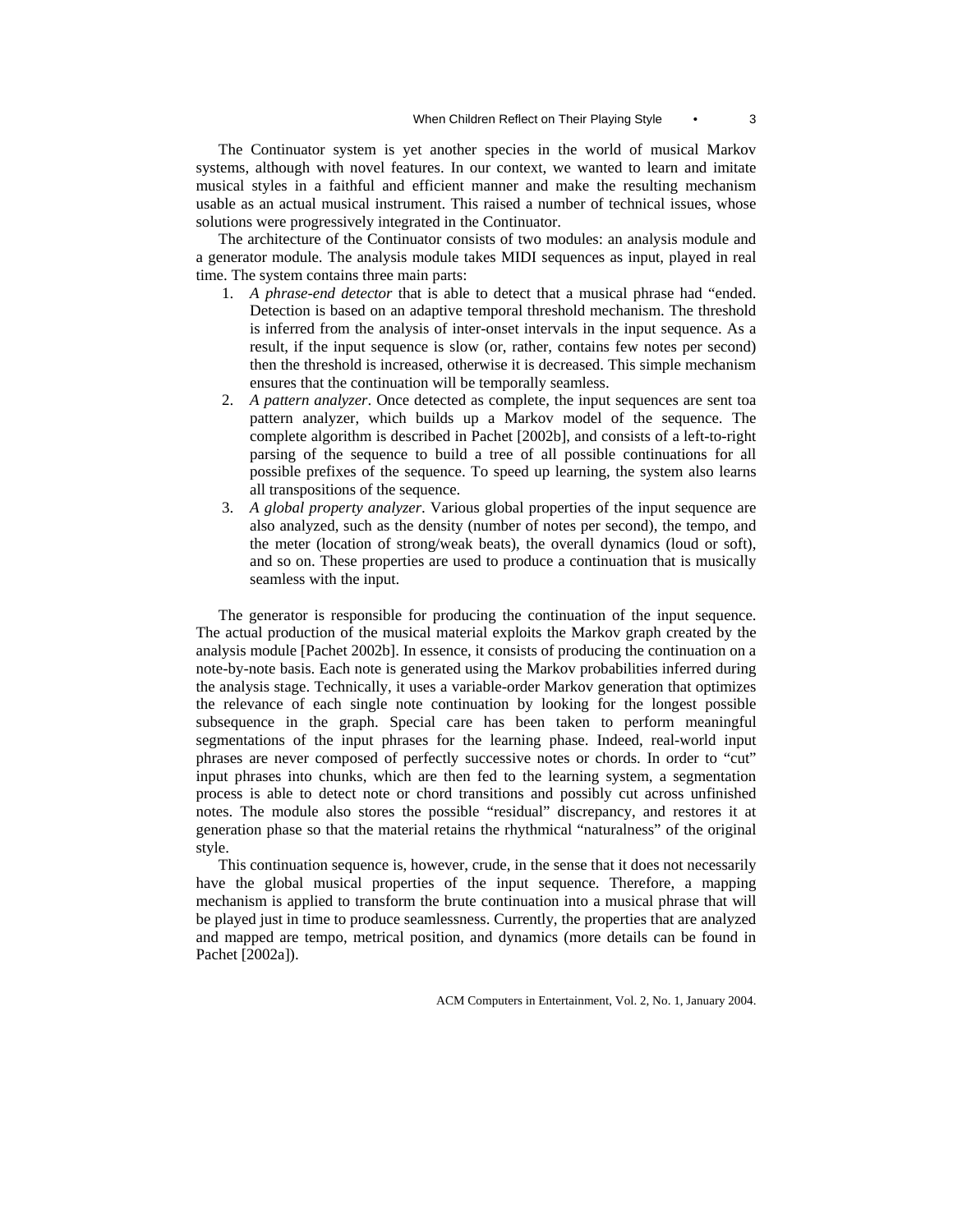## 2.3 Playing Modes

The basic playing mode of the Continuator is a particular kind of "taking turns" by the user and the system, which is determined by three principles:

- 1. Automatic detection of phrase endings. The Continuator detects phrase endings by using a (dynamic) temporal threshold (typically about 400 milliseconds). When a time lapse exceeds this threshold, the Continuator takes the lead and produces a musical phrase.
- 2. The duration of the phrase generated by the Continuator is parameterized; but in most cases the duration is set to be the same as the duration of the last input phrase.
- 3. Priority given to the user. If the user decides to play a phrase while the Continuator is still playing, then the system will stop and return to listening mode (and eventually apply principle 1 again).

These principles are set without explicitly telling the users. Actually, attempts made to explain them to users have resulted in more confusion than clarification [Pachet 2002c]. Experience with the system has shown that these rules are usually easily learned by the user in an implicit way – the behavior of the system is usually obvious, even to children.

# 3 SUBJECTIVE IMPACT ON PROFESSIONAL MUSICIANS

Apart from the technical issues related to system design and the evaluation of the "stylistic similarity" of the music produced by the system, it soon appeared that there was an important dimension of the project that was more difficult to describe in a standard scientific paper. This is the dimension of the user's *subjective impressions* when playing with the system or watching it in action.

Indeed, one impressive result of the experiments with professional musicians is that the very use of the system provoked intense subjective impressions and reactions. Rarely but occasionally, these reactions were negative. For instance, a composer from Ircam reacted aggressively against the system as soon as he understood the machine would create (compose) music, and would not even try it. His credo was that machines should only be used to do things humans could not do. Since the Continuator only generates music from human input, he considered the system uninteresting and did not wish to examine it further. Another musician stated *a priori* that the system was not interesting because it was not able to capture stylistic information after the user had only played one note. Indeed, it is a fact that the Continuator analyses transitions between notes or chords, and a one-note sequence does not contain any transitions; but the composer refused to forgive this limitation.

Apart from these two negative and ideological reactions, all the others were very positive. The Continuator captured the attention of the audience beyond the traditional "demo effect" of many computer music presentations. In particular, a systematic *Aha* effect was noticed [Pachet 2002b] for professional users as well as beginners (see Figures 4, 5, 6). In experimental psychology, the *Aha* effect characterizes sudden moments of realization, understanding or inspiration; it is also being studied in neuroscience, where neuronal activity corresponding to the Aha effect has been shown [Mogi 2003].

ACM Computers in Entertainment, Vol. 2, No. 1, January 2003.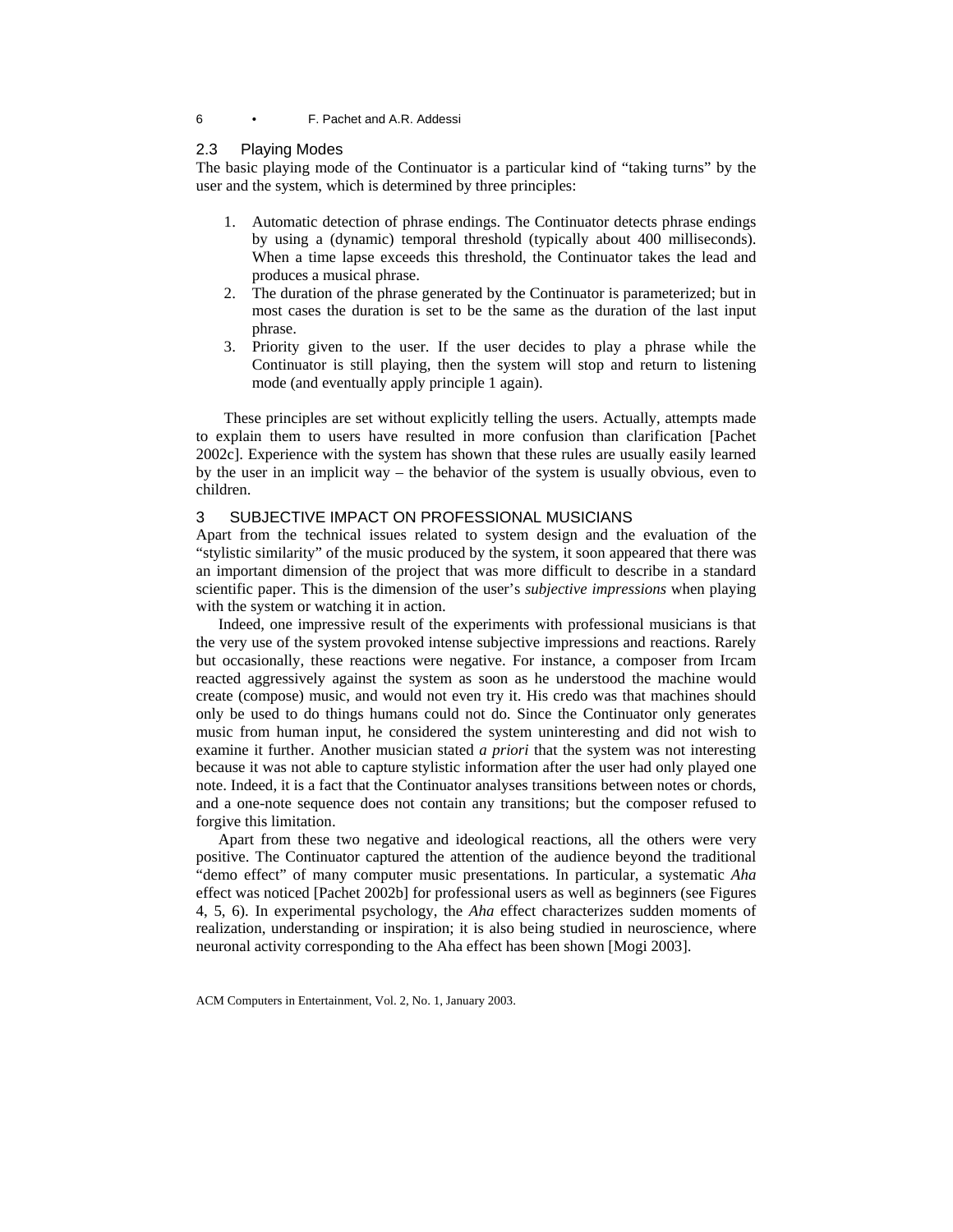Exprimentation with the system invariably induces users to reflect on their own musical personalities. Bernard Lubat, a jazz pianist and drummer, at the forefront of progressive jazz in Europe, has played with the system many times. In particular during a performances at the Uzeste festival and a concert at Ircam in October 2002, he evoked with great precision his own evolution in improvisation, aided by the system, which allowed him to virtually "play ahead of his current thinking." György Kurtag Jr., a composer and improviser, described the Continuator as a kind of "amplifying mirror, and said that his regular use of the system throughout 2001 changed his way of improvising and composing. (This collaboration resulted in a composition, "The Hollow of the Deep Sea Wave," performed at the Vienna Festwochen 2002 music festival.)



Fig.4. Bernard Lubat listens to the Continuator during his performance; later, he "launches" the Continuator with a characteristic movement; then gestures in "pretend play" mode while listening to the music produced by the Continuator.



Fig. 5. Alan Silva playing with the Continuator.



Fig. 6. Bernard Lubat using the Continuator during improvisation sessions. As with Silva above, a show of skepticism, followed by an Aha effect after a few minutes experimentation with the system.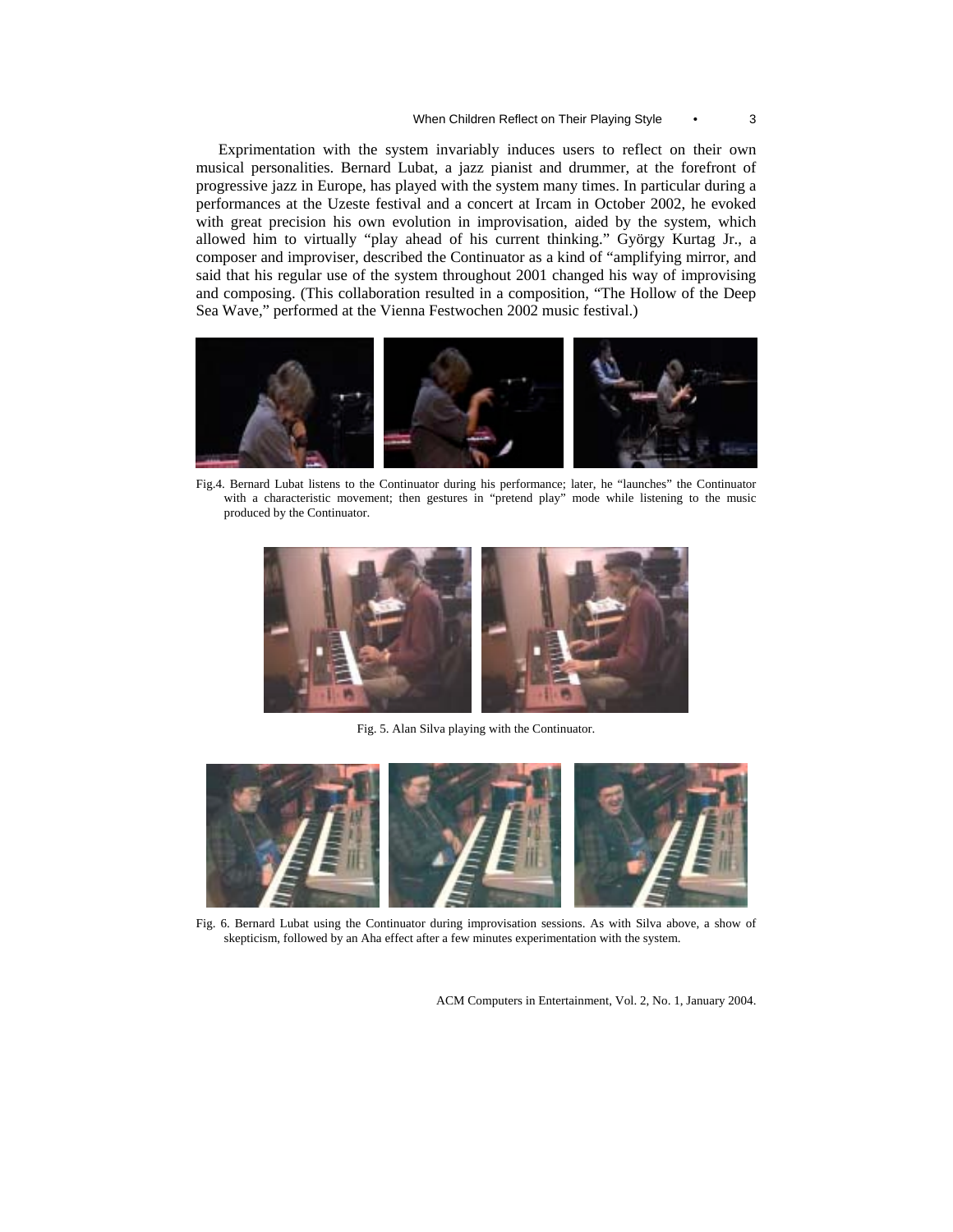# 4 EXPERIMENTS WITH CHILDREN

## 4.1 Motivations

The idea of using the Continuator with very young children originated in a personal context (with the daughter of the first author, and then her friends). Like many parents wishing to expand their children's expressive ability as early as possible, we accumulated many toys related to musical performance. Examples of such toys are illustrated in Figure 1, and include approximations of real keyboards as well as various objects that produce sounds in many ways. Additionally, our home is full of musical instruments of many sorts, including a piano, numerous digital synthesizers, guitars, and so on.

None of these objects received any particular attention from this little girl, to the point that her parents even wondered whether she had any interest in music at all. All the attempts to play music for or with her did not trigger the slightest interest. She did not develop any apparent desire to play with either the toys or the instruments, and her attention was very limited in duration. She did not explore many playing modes, and her relation with these musical objects remained extremely passive.



Fig. 7. Three musical toys and two professional keyboards to which 3-year-old children may be exposed, often with limited success.



Fig. 8. A 3-year-old child playing with the Continuator at home.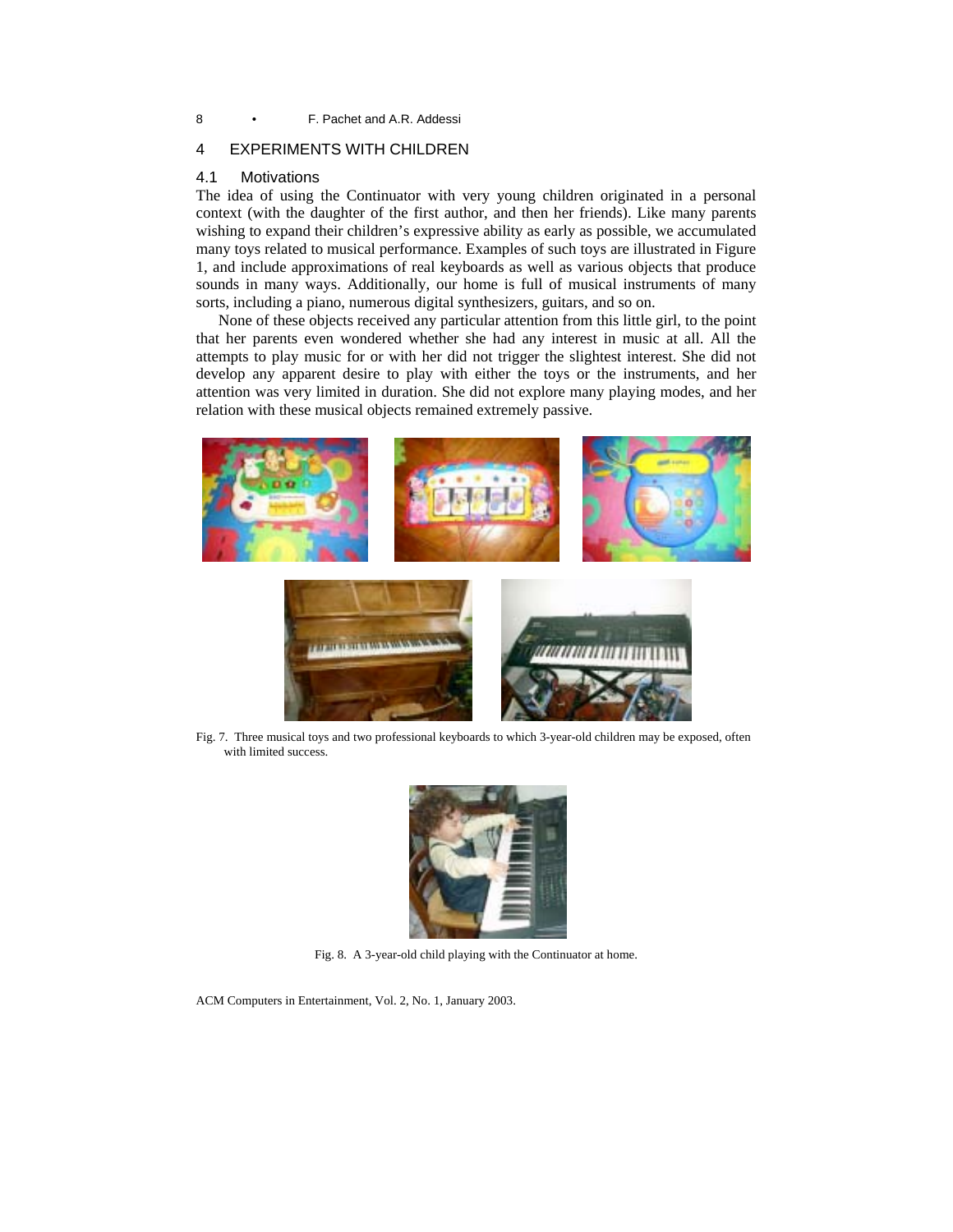When the first author started playing with his daughter and the Continuator (she was 3), her positive reaction was quite surprising and significant. She began to be interested in playing the keyboard – she would laugh at the system's "answers" and was able to focus her attention on playing music for longer periods of time.

# 4.2 Preliminary Experiments: the Continuator at School

To push the experiment further with additional children was therefore quite natural. In most schools, music is still taught using outdated methods, in which children are confronted with formalisms before they experience the joy of playing or listening to music. With a system like the Continuator, basic playing techniques may be learned more easily and earlier than with standard music education practice (piano lessons usually start at the age of 6 at the earliest in most conservatories). Most importantly, the Continuator – or in general a class of systems able to learn and react - could develop a genuine *desire for music* in children, and consequently prepare them for traditional classical training in a more productive way. The need for more fun and interactivity in the classroom has long been called for by various psychological studies [Webster 2002; Delalande 1984]. More precisely, our vision of education as a pleasing experience falls within the boundaries of studies on *flow* [Csikszentmihalyi 1990], as discussed in the last section of this article.

## 4.3 Preliminary Experiments

Preliminary experiments with children took place at a French kindergarten (Ecole Bossuet Notre-Dame in Paris). The goal was to test basic hypotheses about the effect of the Continuator on the playing abilities of 3- to 4-year-old children. More precisely, we made the following hypotheses:

- 1. *Increase in attention span*: Children will play longer with the Continuator than with a keyboard alone.
- 2. *Aha and surprise*: The Continuator will have noticeable Aha effects on children, as it will on professional musicians (children rarely find things surprising, a flying pianoforte would probably not surprise them).
- 3. *Autonomy*: The Continuator will motivate children to play music. For instance, a child, knowing that the Continuator is there, may express the intention of playing alone more often than with standard musical instruments.
- 4. *Exploration and playing modes*: The Continuator will push children to explore new playing modes. The results of the experiments with a normal piano suggest that children usually stick to single playing modes, including playing with only one finger, playing clusters with two hands, playing ascending or descending diatonic scales (i.e. white keys), and so on.
- 5. The Continuator will develop various kinds of *attachment behaviors* in children, similar to what has been observed with the Tamagotchi or Aibo [Kaplan 2001].

These preliminary experiments were made in one session; the protocol follows:

Each child was invited to play with a keyboard (a Korg Karma with a piano sound and no additional effects, connected to a pair of amplified loudspeakers). The Continuator was set to a mode that played phrases in the same style as the child, and approximately the same number of notes as the input phrase. The threshold for triggering the continuation was set to about 500 ms.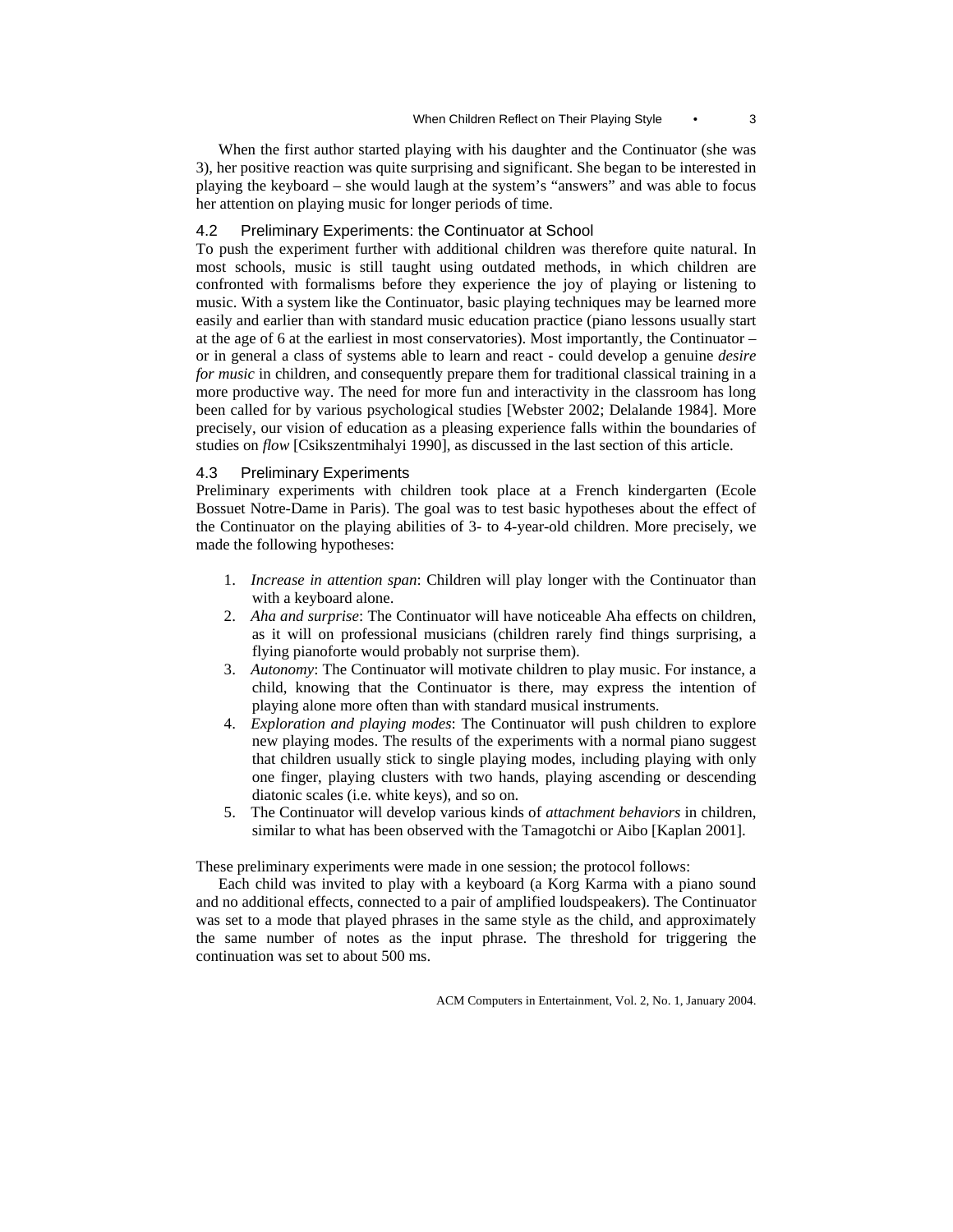The child was alone with the first author in a classroom familiar to both. The protocol consists of two phases: The child was first told to play with the keyboard as he or she wanted, with no particular instruction. When the child stopped playing or expressed significant boredom, he or she was told that the system would now try to play with him or her. At that point, the Continuator would be turned on. The session stopped when the child stopped playing.

A total of eight children took part in the experiment, each was brought in one at a time by their teacher. The sessions were recorded with a video camera, and a number of interesting observations were made:

- There were indeed noticeable Aha effects. The children's reactions ranged from enhanced attention to surprise when the Continuator first started to play.
- The Continuator did seem to augment the attention span of most of the children. On two occasions, the sessions had to be terminated because they lasted longer than 40 minutes. There were two exceptions: one child was very tired and played very little, the presence of the Continuator made no difference; another seemed to enjoy playing the keyboard enormously, again the Continuator made no difference.
- The children who engaged in long interactions (one played 30 minutes and had to be stopped from continuing) also appeared to develop the ability to listen with great attention.
- The Continuator's interaction mode (stopping when the child plays, and playing when the child stops) encouraged the children to "take turns," without explicit directions from instructors to do so. The emergence of this behavior in such a context is not a trivial phenomenon, as shown for instance in the work on complex dynamic systems by Iizuka and Ikegami [2002].
- Some children exhibited a wide variety of playing modes. Apart from the classical playing modes (e.g. playing isolated notes, chords, arpeggios) the children invented new modes such as playing with their sleeves, kissing the keyboard, playing from behind, playing with the palms of their hands, etc. Some of them also theatrically accompanied the launching of the Continuator with gestures like raising their hands at the end of a musical phrase (see Section 4.5.3).

# 4.4 Systematic Experiments

Experiments involving the second author (at the University of Bologna) started in March 2003 to further investigate the issues brought to light in the first set of experiments. These experiments employed more systematic protocols (e.g., involving crossexperimentations), a larger number of children, and more precise hypotheses on the nature of the children's interactive behavior. The protocol was similar to the previous one, although more systematic. It involved not only single-child sessions, but sessions with two children also (with and without the Continuator). As in the first experiments, the children were 3- to 5-year-olds. A detailed analysis of these sessions from the perspective of experimental psychology is presently under way [Addessi and Pachet 2003]. Only the key observations are mentioned here.

#### 4.5 Phenomena: For Adults and Children

Without committing too much to the precise analysis of the various sessions, we want to comment on a few remarkable phenomena. We describe them in the order of their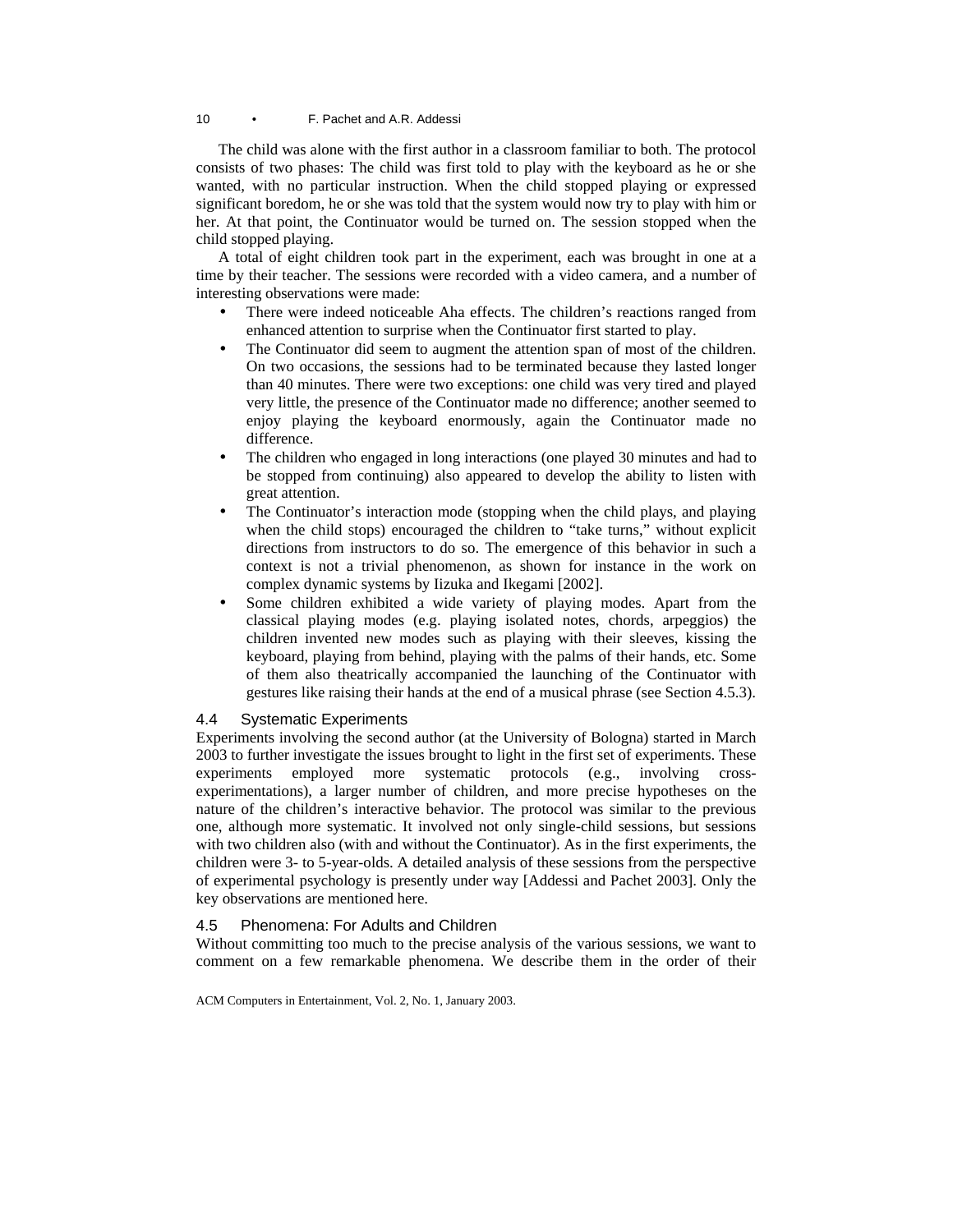appearance in a typical session, and were consistent for both adult musicians and children alike.

## *4.5.1 Surprise and the Aha Effect*

The Aha effect, observed in professional musicians, was also seen systematically in children, and was manifested in a variety of facial expressions and gestures, both in single-child and two-children sessions. The term "Aha" is used in a somewhat biased way here to denote the fact that the children came to a sudden realization that the system was somehow trying to analyze and understand the children's own inputs and to speak their language.

One important point is that the Aha effect rarely reoccurred. After becoming used to the specifics of the interaction, children concentrated on other aspects of their musical relation with the system.



Fig. 9. Various expressions of surprise or "Aha" in the early stages of the interaction with the Continuator.





Fig. 10. Various expressions of musical excitement. Excitement was mostly provoked by listening to the system, rather than by actually producing music.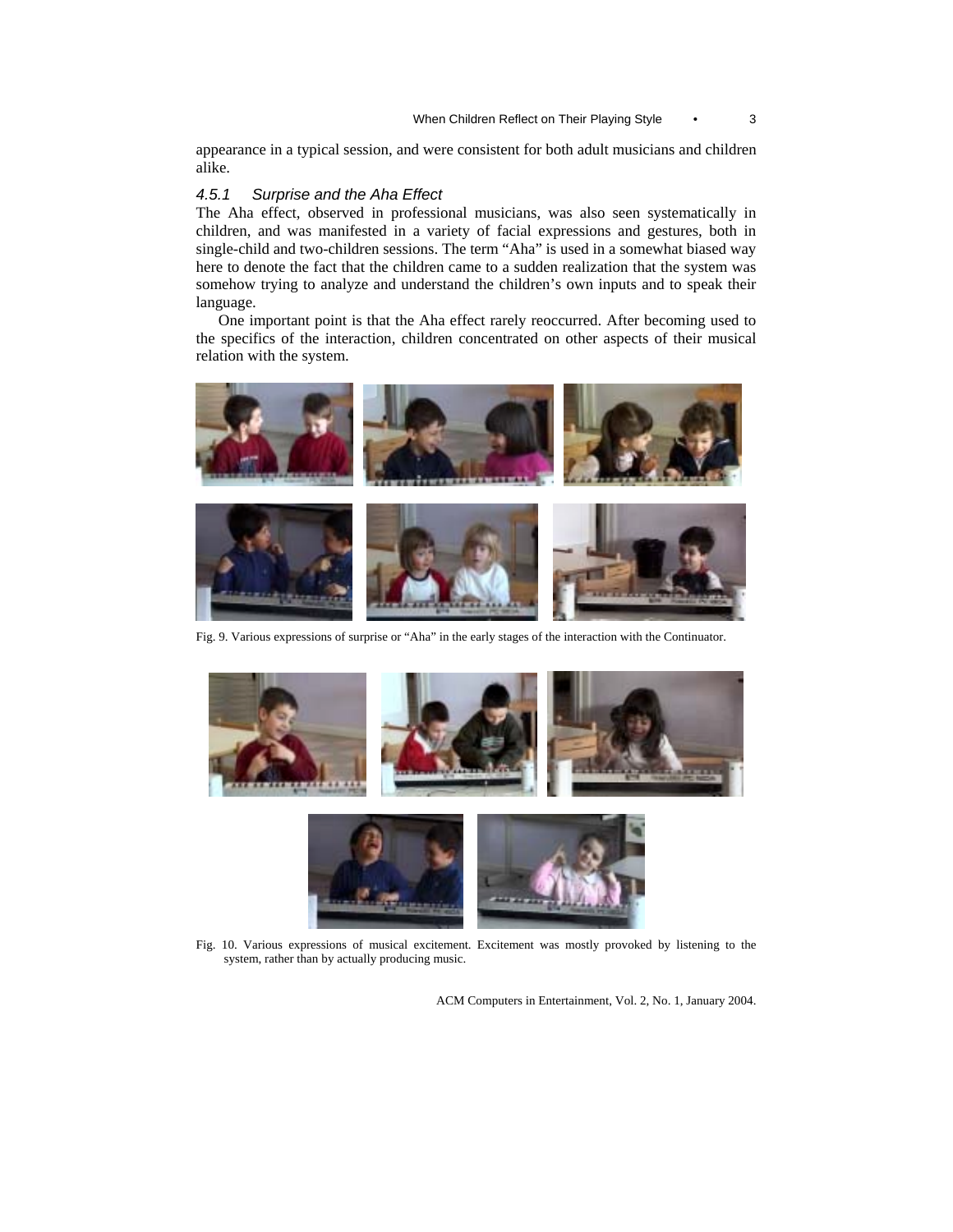# *4.5.2 Excitement*

Here, we separate excitement from surprise, in the sense that the surprise effect is most often short in duration, whereas the excitement phase lasts much longer, sometimes for 20 minutes or more. Excitement was observed in most of the cases. Interestingly, the children were excited mostly by what the system was playing, rather than by what they were doing. Figure 10 shows some expressions of this excitement.

# *4.5.3 Launching a Virtual Process*

An interesting phase in the interaction occurs when children, after having mastered the basics of the system, abstract the concept of a "musical phrase." This is indicated by a typical gesture demonstrating a pretend "launching" of their own musical phrase (as if it were a golf ball). This gesture determines the end of their musical phrase and also creates the expectation of the system's response. It is remarkably similar to what professionals do themselves (see Figure 4, Bernard Lubat performing at Ircam).

# *4.5.4 Concentration and Listening*

The ability to listen and concentrate for several seconds and listen to music is remarkable at this age (3 to 5). As pointed out by Rinaldi [2003], listening is probably one of the most important attributes for children to have in discovering the world around them. In Rinaldi's view, children are researchers constantly making up theories about the world and evaluating them. With the Continuator, we observed this phenomenon rather



Fig. 11. Children raising their hands and virtually " launching" the Continuator, after finishing a musical phrase.



Fig. 12. Various gestures showing listening and concentration.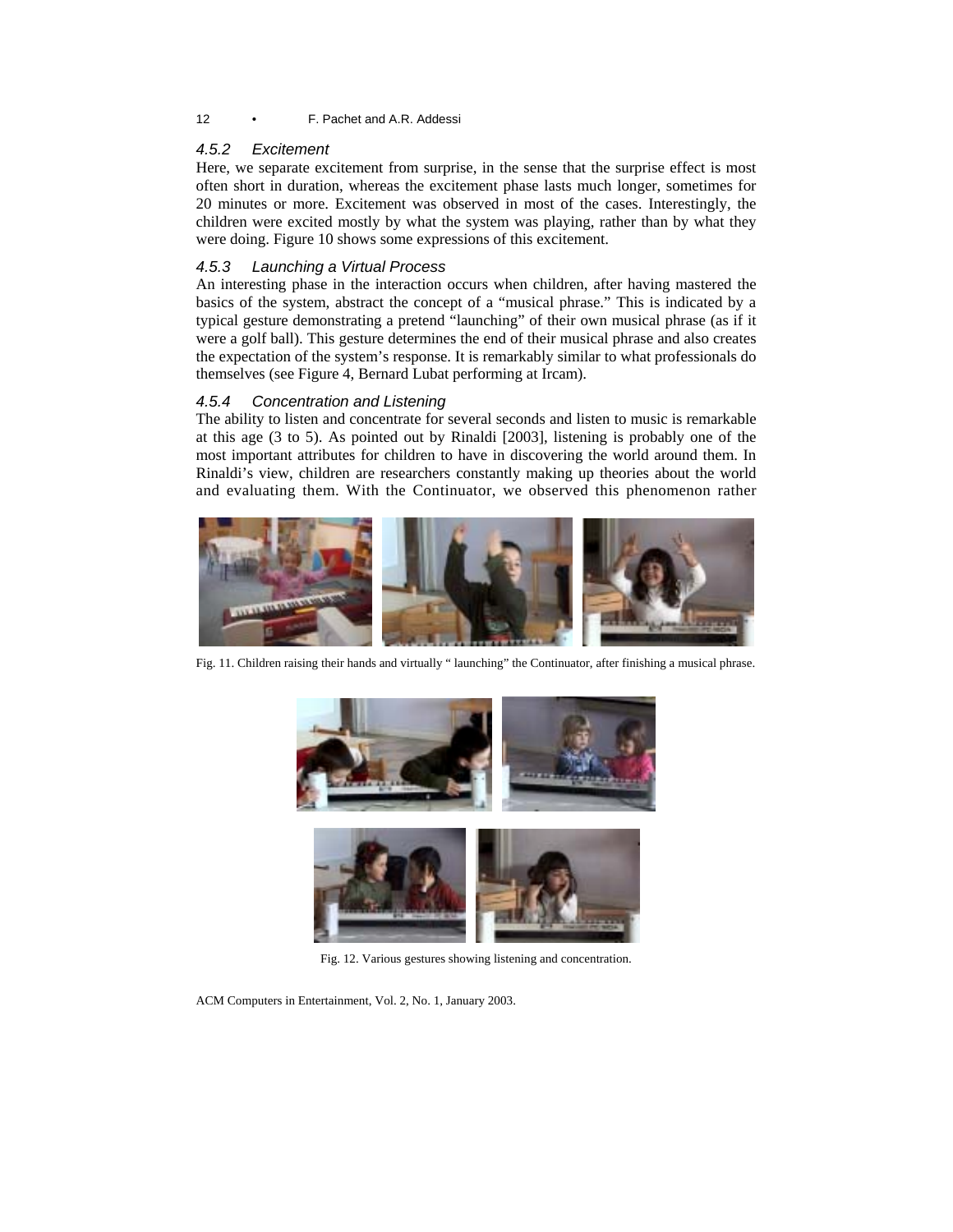

Fig. 13. "*Aspetta*"**:** when one child forces the other to stop in order to listen to the machine.

systematically, i.e., children engaged in deep, concentrated listening to the effects of their playing on the system. Figure 12 shows several examples of this phenomenon.

## *4.5.5 Joint Attention*

A typical situation encountered in sessions involving two children is that of joint attention. More precisely, one child would force the other to stop playing in order to listen to the system. This situation, which we call "*aspetta*" (the Italian word for "wait"), is illustrated in Figure 13. Of course, his behavior was not observed with professional musicians, who so far have experimented with the system as sole individuals.

# 5 DISCUSSION

The experiments conducted with the Continuator in schools have many implications for the use of interactive technologies in musical pedagogy. Of course, the pedagogical goals for three-to-five-year-olds cannot be expressed in terms of the standard musical curriculum (e.g., learning pitches, scales, chords, harmony, etc.). However, we show that experimenting with the Continuator in such "free" games does allow children to develop nontrivial musical abilities, including that of listening analytically, by experiencing surprise and excitement. We propose to interpret the Continuator's impact by using the theory of flow.

# 5.1 The Continuator as a Flow Machine

The Continuator appeared as a machine that promotes musical enjoyment in various forms. The system's ability to hold the attention of three-to-five-year-old children for long periods of time (remarkable for this age group) and in general to attract and hold the attention of users of all ages can be interpreted through the *theory of flow*, introduced by the psychologist M. Csikszentmihalyi [1990]. His notion of flow describes the optimal experience as one in which people obtain an ideal balance between skills and challenges. Two emotional states of mind are particularly stressed in this theory: *anxiety* when skills are clearly below the level necessary to meet the challenge, and *boredom* when the challenges are too easy for the skill level. Flow lies in the middle. Other states can also be described in terms of balance between skills and challenges (see Figure 17). We can think of the Continuator as a flow machine in the sense that by definition it produces a response corresponding to the skill level of the user. This approach also allows for the progressive scaffolding of complexity in the interaction, which is not the case for most pedagogical tools designed with a fixed pedagogical goal in mind.

More precisely, Csikszentmihalyi describes the state of flow as consisting of several fundamental traits; the balance between challenges and skills being in our case the most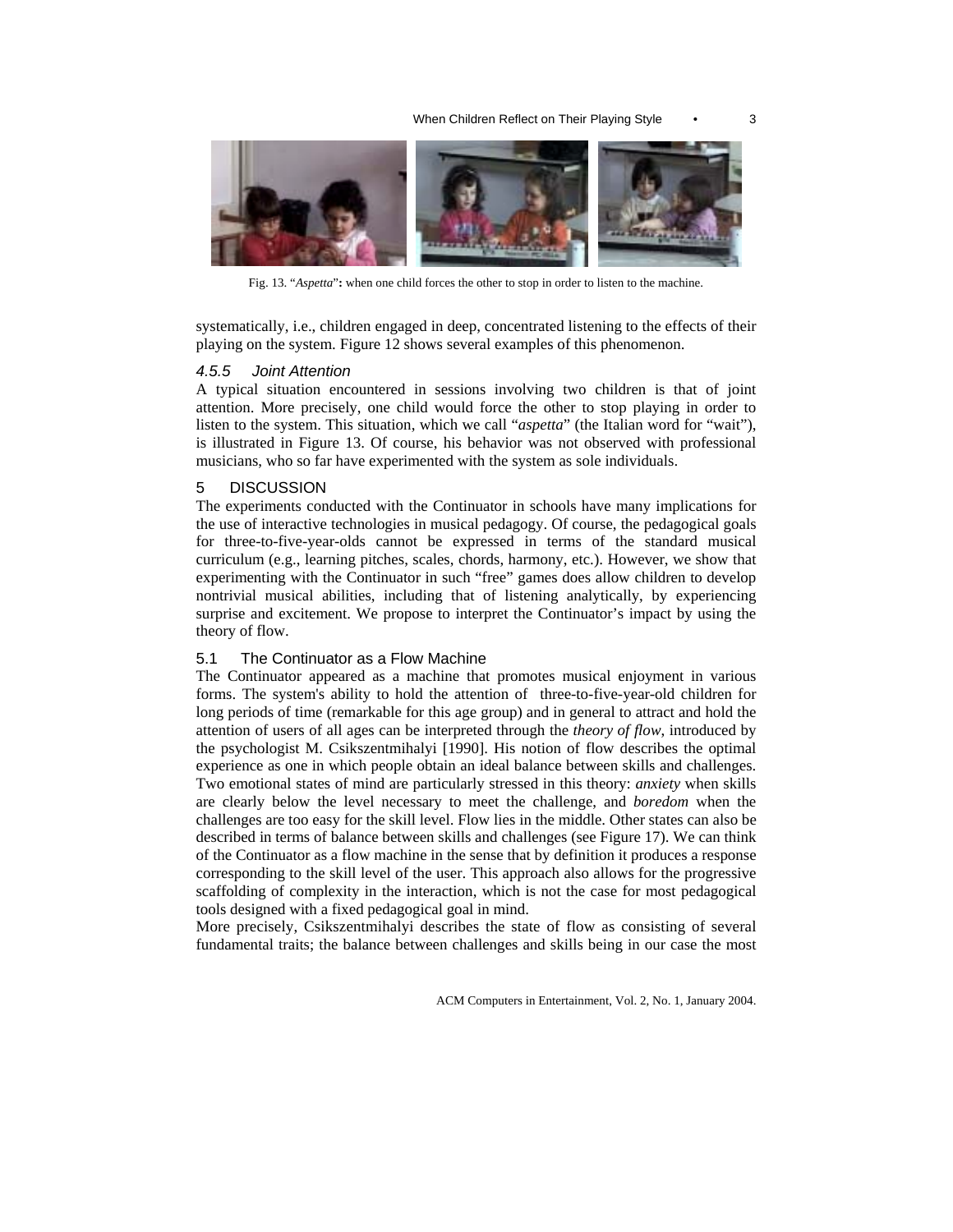

Fig. 14. Csikszentmihalyi's flow diagram describes emotional states such as boredom or anxiety according to the relation between skills and challenges.

important one. The other traits can be discussed in relation to our experiments as follows:

- *Focused attention*. The experiments clearly show that children are engaged in focused activity while both playing and listening.
- *Ease of concentration*. This is particularly clear given the fact that no instructions whatsoever are given to the children. They play with the system in a selfmotivated way, without any external constraints.
- *Clear-cut feedback*. The Continuator produces clear feedback (in fact this is the only thing it does). In some sense the interaction is reduced to the analysis of the feedback produced by the machine.
- *Control of the situation*. Children are in control of the situation most of the time. They quickly understand that they can interrupt the system whenever they want. The limitations on control are due to the difficulties that may arise when interpreting some of the system's outputs (see an example in the next section).
- *Intrinsic motivation*. The most striking result of the experiments is related to the children's intrinsic motivation, who were not told anything about the rules of the system.
- *Excitement*. Excitement is clearly shown most of the time, in particular in the early phases of the sessions.
- *Change in the perception of time and speed*. A systematic study on interaction times is underway, but it is already clear that at least for some of the children time passed very quickly: some sessions had to be terminated by the experimenters when the time limit was reached.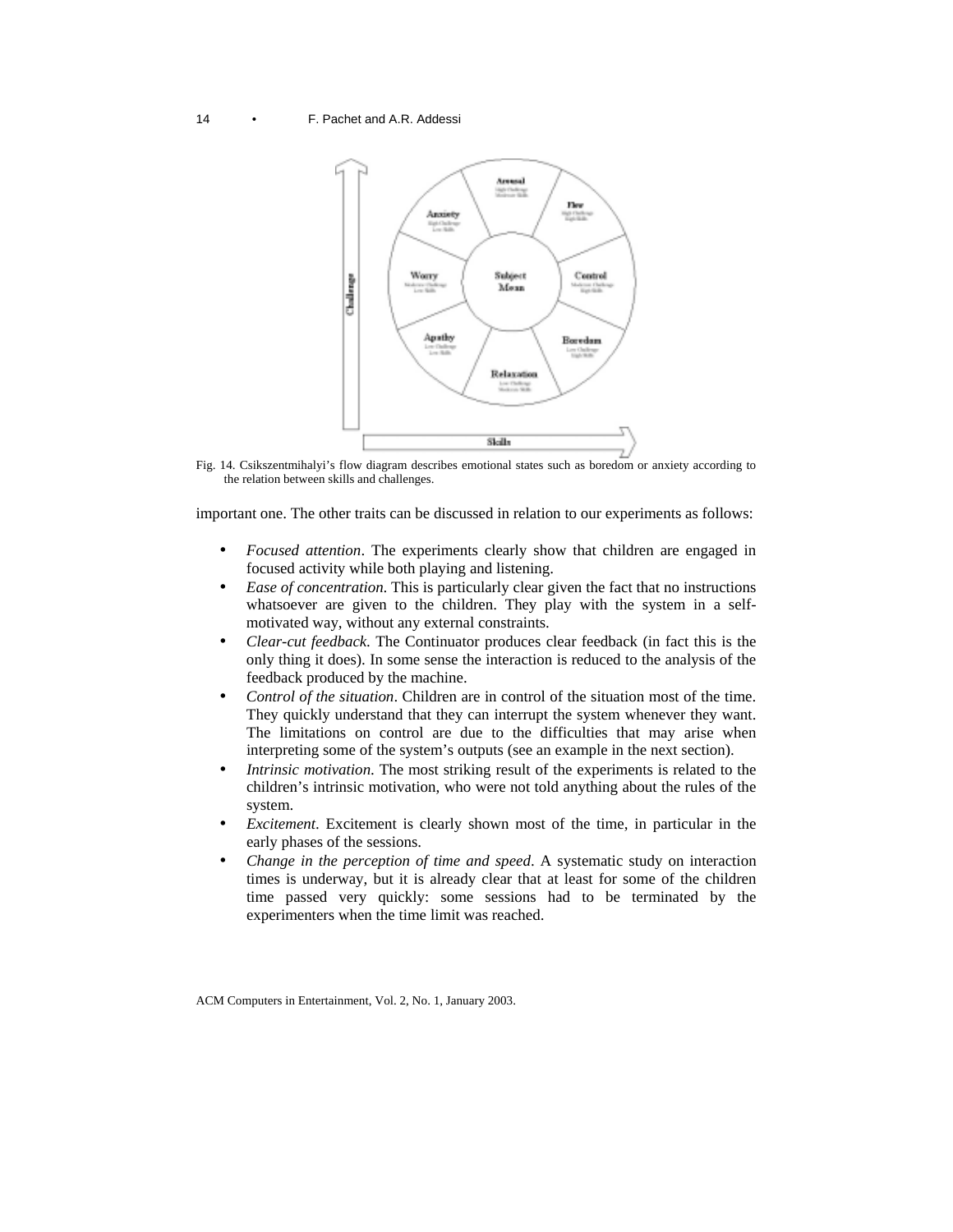There is, however, one flow characteristic that does not apply directly to the Continuator experiments:

• *Clear goals*. No explicit goal was given to the children, except to play until they were bored. Indeed, improvisation is generally not goal-oriented. It could be argued, however, that children did create goals spontaneously during their interactions with the system. For instance, several sessions involved children trying to push the system to replicate a particular frantic musical style that they had played some minutes ago.

## 5.2 Phases to Reach Flow

In order to precisely define the role and importance of the Continuator in developing musical abilities, the phenomena described above deserve careful analysis on an individual basis (e.g., attention span, listening and concentrating, etc.). However, It is also worth studying the "life cycle" of these phenomena, or, in other words, the progression of these flow traits over time. We observed that they always progress in the same order (see Figure 14).

### 5.3 Other Remarkable Observations

During the analytical stage (i.e., after the initial periods of surprise and excitement), there were clear indications of many other behaviors. For instance, several children developed spontaneously innovative playing modes. Besides rediscovering standard modes such as playing individual notes, arpeggios or chords, they would sometimes produce remarkable arpeggios and clusters, as well as playing with elbows, with hands in back, with lips, and so on.

Another phenomenon worth mentioning – and probably studying in more depth – is the children's ability to take turns in a spontaneous way. As mentioned before, the "rule of the game" (in this case a particular kind of switching of master/slave roles) was not explained to the children. But somehow they learned it implicitly and extremely quickly, after only a few interactions.

The ability to learn the rule of taking turns is nontrivial. In particular, a child who knows how it works must also understand the beginnings and endings of musical phrases, his own as well as the system's. A few cases show that skill in ascribing an intentional ending to phrases generated by the system develops very early in the sessions. Figure 15 shows a typical scenario in which a child is confronted with an interesting situation



Fig. 15. A tentative sketch of the "life cycle" of the interaction mode with the Continuator.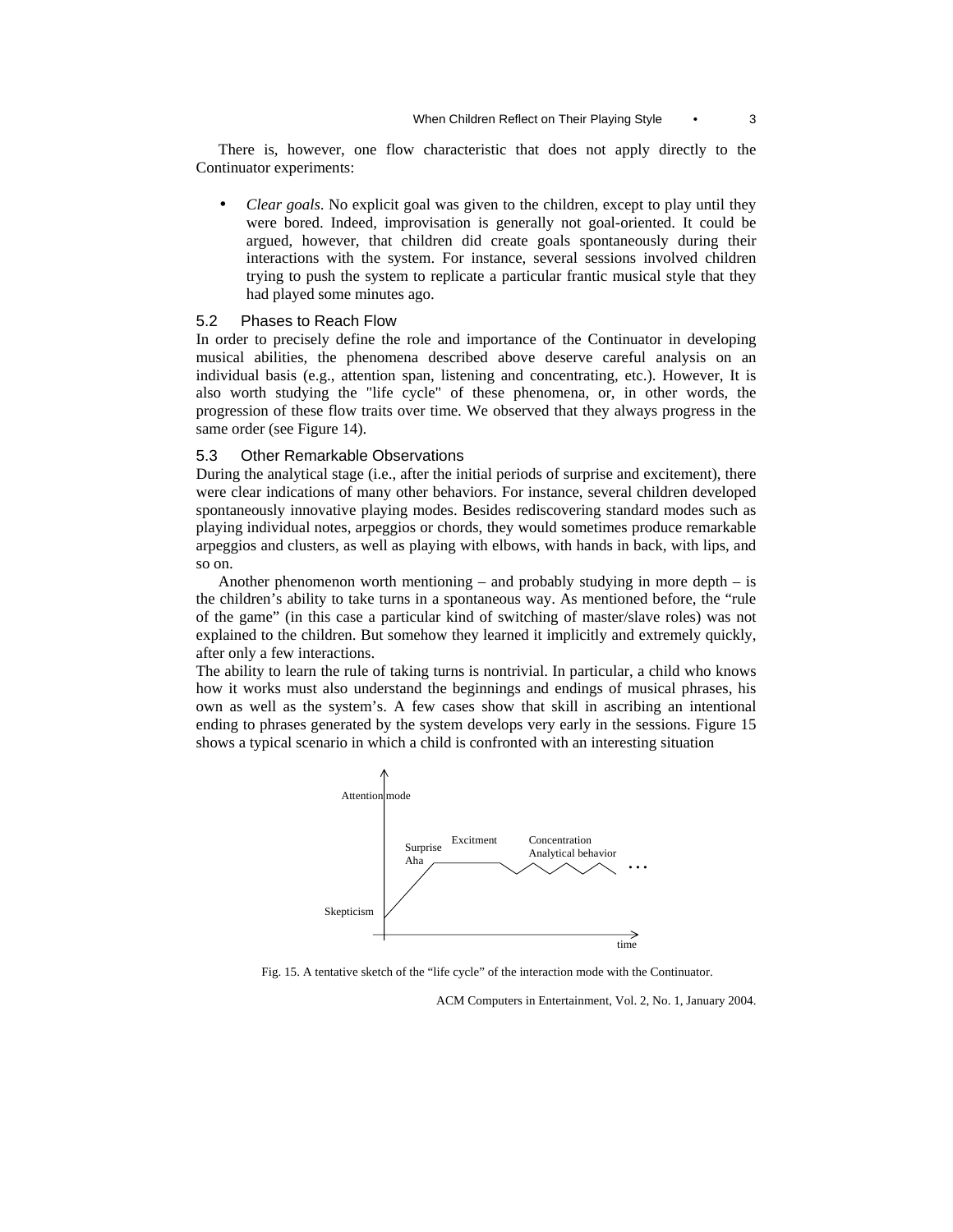

Fig. 16. A child clearly showing his interpretation of the Continuator's phrase endings: (a) shows him just finishing a phrase and waiting for the answer. The answer generated by the Continuator turns out to contain the last part of the child's input phrase followed by some additional notes. At the end of the first part of the continuation (i.e., repetition of the child's ending phrase) the child gets ready to play again (b), assuming that the phrase played by the Continuator has finished. It has not, and the child shows his misunderstanding by his facial expression (c). Eventually, the Continuator ends its phrase, and the child resumes playing (d).



Fig. 17. A short scenario demonstrating the complexity of interpreting phrase endings. The phrase structure is represented schematically using rectangle of various shapes. The important aspect of the scenario is that the last chunk of the input phrase is the first one of the continuation, thereby creating a false sense of an ending for the child.

regarding phrase endings. In this case, a particular continuation by the system began with the ending of the child's phrase followed by additional notes. This situation, although rare, can occur because the Continuator has no particular notion of beginnings or endings. Figure 16 shows this graphically. The phrase played by the child is represented schematically by two consecutive chunks that last a few seconds. The last chunk is repeated by the Continuator, and is followed by another one.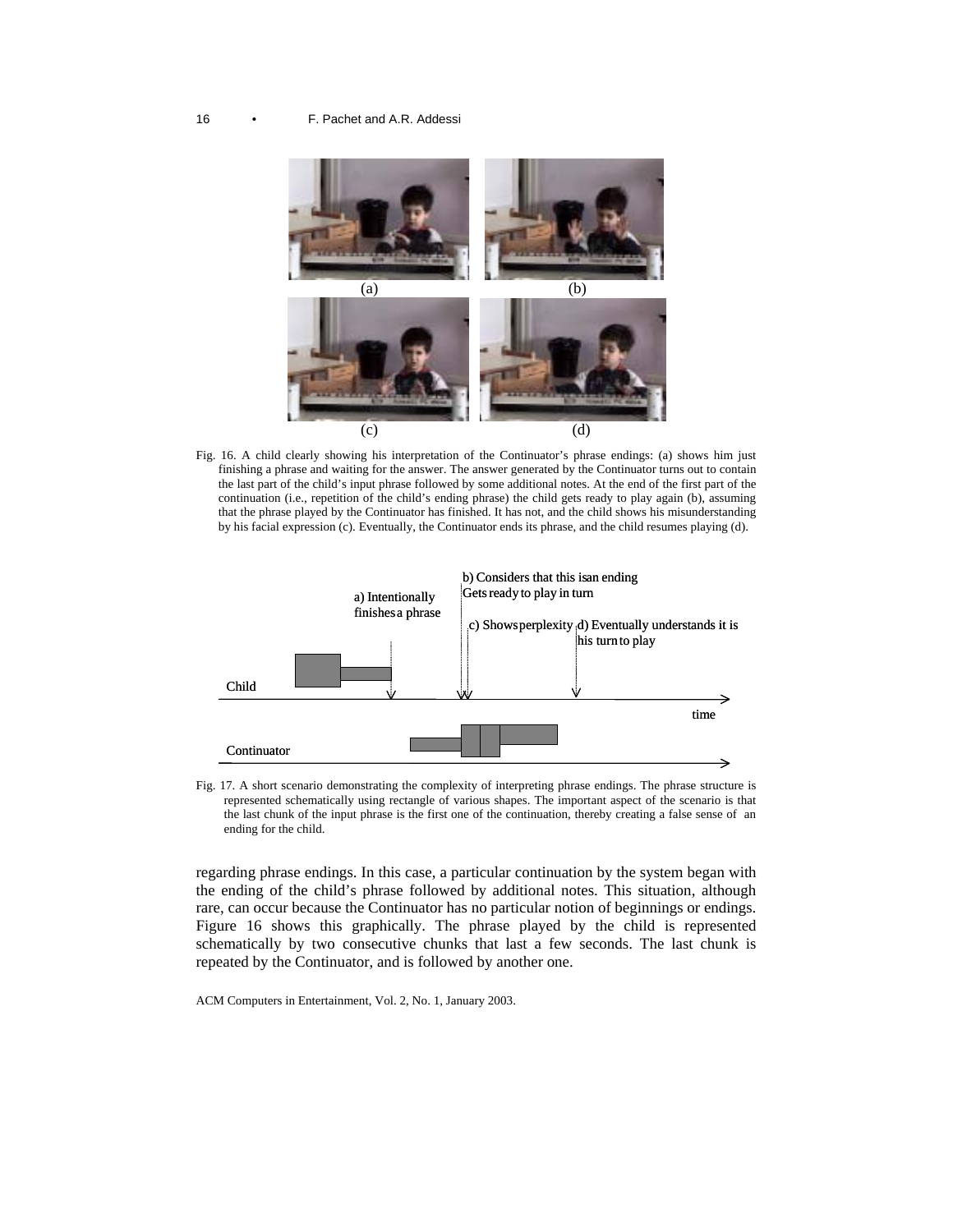# 5.4 Reflective Systems

The issue of what makes interactive software really usable has been a matter of investigation for a long time. The notion that an ideal interactive system should create a sense of intimacy with the user was pointed out by, for instance, Sidney Fels [Fels 2002], in his analysis of several interactive systems designed to create novel aesthetic experiences. He argues that intimacy, by creating the sensation that the system is an extension of the user's body, assures the efficiency of the user's actions.

The Continuator is characterized by another interactive dimension, related to the fact that it has a learning component. Because it is able to learn and imitate the user's musical personality, the Continuator acts as a dynamic mirror, and we assert that most of the interesting behaviors in our experiments stem from this feature. As such, the Continuator is only one instance of a larger class of systems that we call "reflective," i.e. systems in which users can interact with virtual copies of themselves, or at least agents that have a mimetic capacity and can evolve in an organic fashion. There are a number of characteristics that can be pointed to in defining reflexivity in interactive systems. We propose the following list, by no means exhaustive or even prescriptive, but to be taken as a starting point:

- *Similarity or the mirroring effect*. What the system produces "looks" like what the user is able to produce.
- *Agnosticity*. The system's ability to reproduce the user's personality is learned automatically and agnostically, i.e., without human intervention. In our case for instance, no preprogrammed musical information whatsoever was given to the system.
- *Incrementality*. Interactive systems are not only designed for short demos. Because the user is constantly interpreting the system output and altering his playing in response, it is important to consider the longer-term behavior of the system. Incremental learning ensures that the system keeps evolving all the time. Each interaction with the system contributes to changing its future behavior. Incremental learning is a way of endowing the system with an organic feel, typical of open, natural systems (as opposed to preprogrammed, closed-world systems).
- *Seamlessness*. The system produces material that is virtually indistinguishable from the user's input. This characteristic does not apply in the case of "classic" hyper-instruments, where the sonic effects are produced entirely through the system, and therefore do not result in any material directly produced by humans.

One important consequence of reflective systems is that the "center of attention" in the interaction is not the *end product* (the music), but the *subject* engaged in the interaction. Thus engaging in an interaction with a reflective system is a means of discovering oneself, or at least exploring one's ability in a domain (in our case musical improvisation). The natural, deep interest in self-discovery, particularly during the early years of childhood, may explain why the Continuator is so appealing. So generalization to a whole class of reflective systems could be productive if we design other successful instances of this class using the same principles.

Implementing reflective systems is now possible using artificial intelligence and machine-learning techniques and real-time architectures. In some sense, these systems are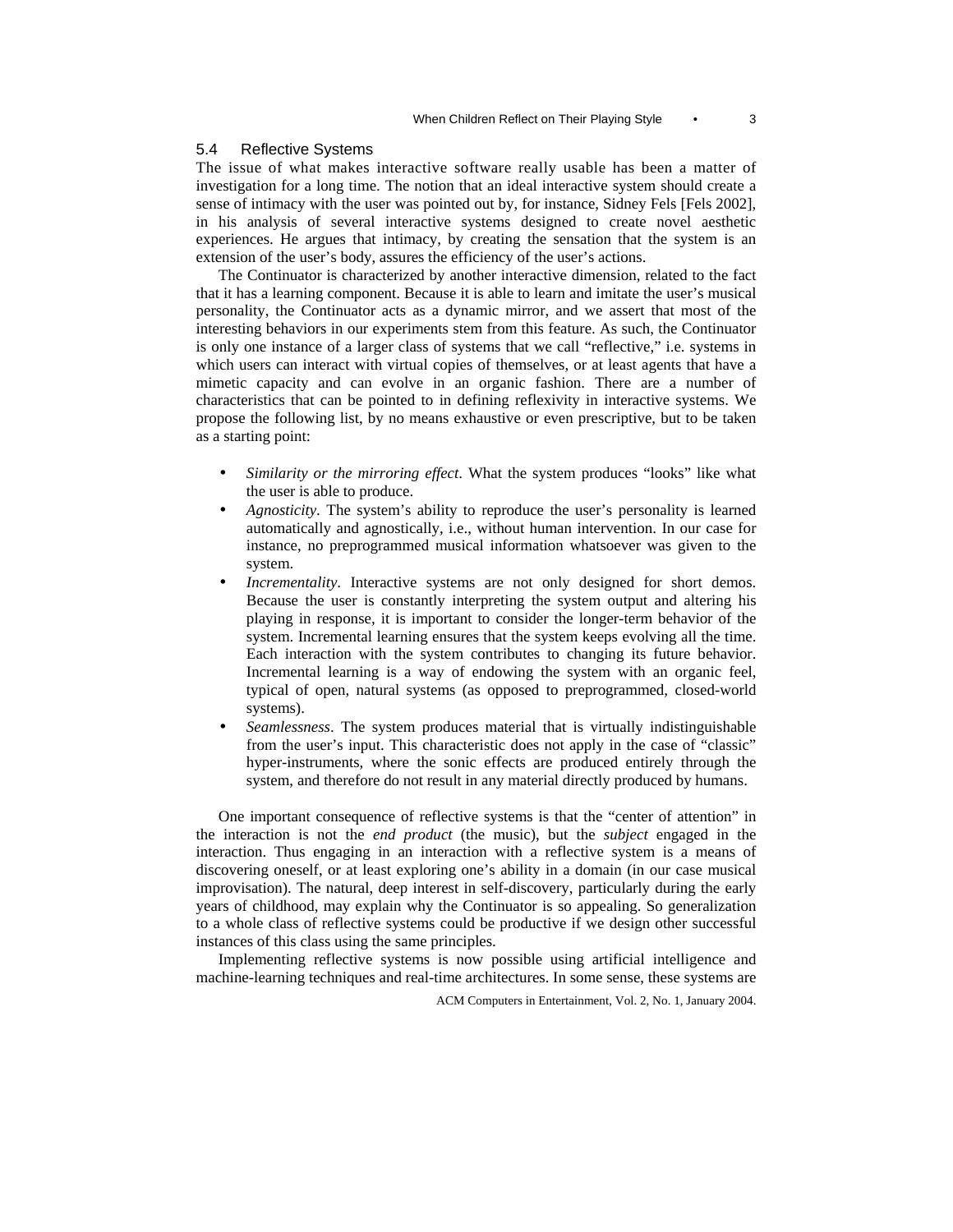an extension of the "second self" [Turkle 1984], where not only does the machine seem to "think," but also thinks like the user. An interesting consequence is the reversal of roles: the student becomes the teacher and the user teaches the machine about himself.

#### 6 CONCLUSION

Experiments with the Continuator and 3-to-5-year-old children show that many improvements can be made to enhance the musical capabilities of young children. Systematic analysis of these experiments should allow us to draw scientific conclusions about the various issues raised in this article, in particular on attention span. However, these experiments are sufficiently convincing to merit further investigation of the subjective effects of the Continuator as well, and more generally the effects of interactive musical systems on young children. The global goal is to exploit the attachment effect of certain interactive systems to improve music education.

To further this aim, a project is under way at schools in several European countries to expand the issues, scale-up the endeavor, and integrate social and cultural factors in the experiments. Another topic worth exploring includes the influence of the instrumental interface on the playing style. Indeed, each interface constrains style in a particular way. For instance, a beginner on a keyboard will tend to play with the white keys only (scale of C); whereas a beginner on a guitar would probably strum the instrument, producing mainly "open string" notes (E, A, D, G, B, E).

The main difference between the Continuator and classic edutainment environments is that musical goals are not stated explicitly in the Continuator. From the "flow" viewpoint, this is a limitation, or at least a point of divergence, as "clear goals" are a key ingredient in achieving flow. However, the lack of precise goals allows the interactions to grow in complexity, something that is not common in standard, fixed-goal approaches.

Furthermore, these experiments provide many ideas for developing innovative musical games in the style of the Continuator. Elaborating on observations concerning turn-taking, we plan to implement and test software games in which the goal is for children to infer the playing rules rather than develop specific musical abilities. Understanding the rules of a game is as challenging and musically relevant as actually trying to follow them. Pushing this idea further, we are now working on a system that is able to invent rules in real-time, and conversely interpret and adapt to rules created by the user, that is, a system able to demonstrate the same flexibility that good music teachers show when interacting with students.

## **REFERENCES**

ADDESSI, A.-R. AND PACHET, F. 2003. Musical style replication in 3/5 years old children: experiments and analysis. Submitted to the *British J. Music Education.*

BROOKS, HOPKINS, NEUMANN, AND WRIGHT. 1957. An experiment in musical composition. *IRE Trans. Electronic Comput. 6*, 1(1957).

COPE, D. 1996. *Experiments in Musical Intelligence.* A-R Editions, Madison, WI, 1996.

CSIKSZENTMIHALYI, M. 1990. *Flow, the Psychology of optimal Experience.* Harper & Row, 1990.

CSIKSZENTMIHALYI, M. 1996. *Creativity: Flow and the Psychology of Discovery and Invention*. Harper Collins, 1996.

DELALANDE, F. 1984. *La musique est un jeu d'enfant.* Buchet/Chastel, Paris. 1984.

DELIÈGE, I. 2003. Special issue on music similarity. *Musica Scientae* (Fall 2003).

FELS, S. 2000. Intimacy and embodiment: Implications for art and technology*. In Proceedings of the ACM Conference on Multimedia* (Marina del Sol, CA, Oct. 2000). ACM New York, 13-16.